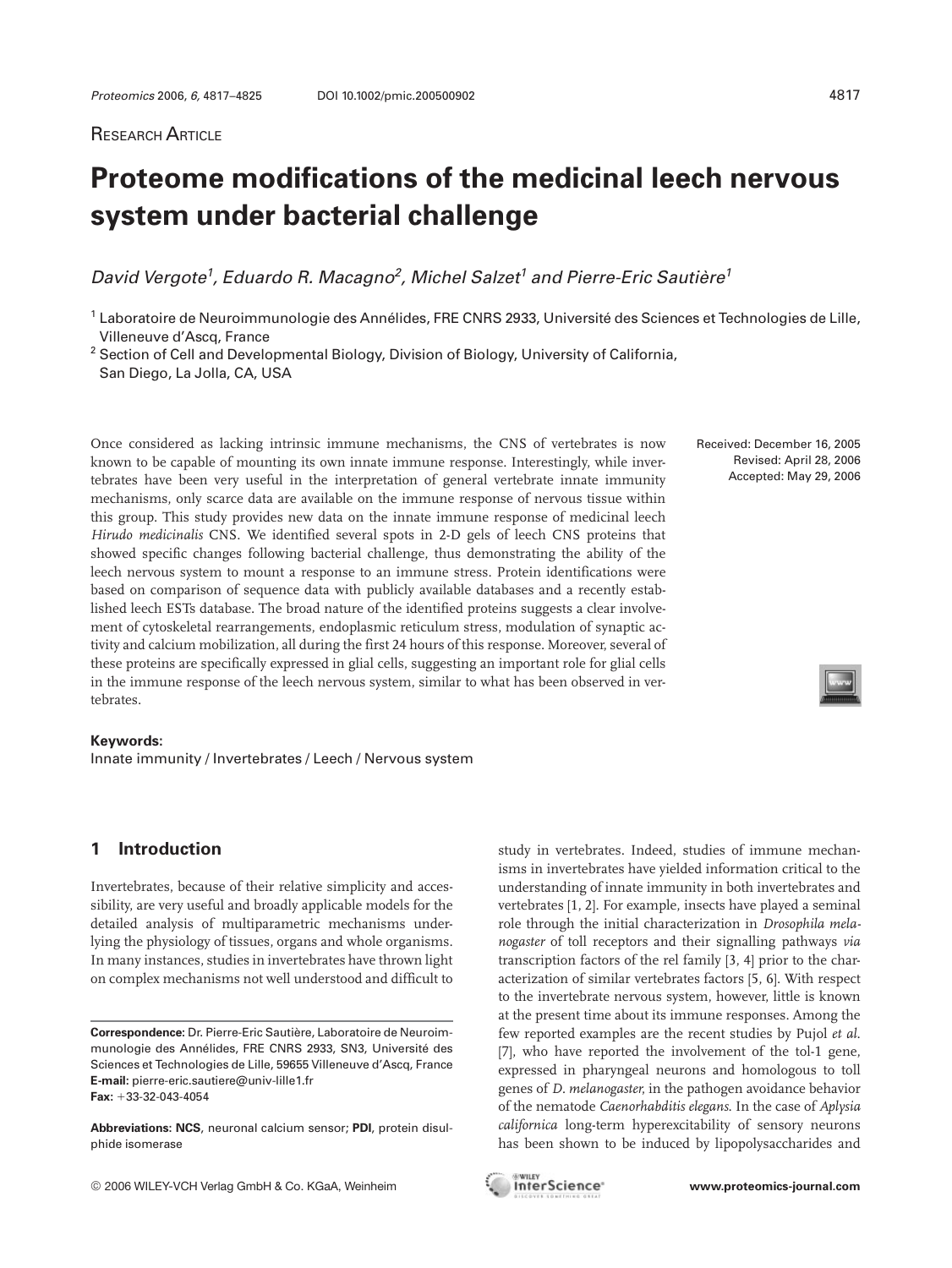inflammation [8], and a role for nitric oxide in the nervous system of the immune-stressed *Planorbarius corneus* has been suggested by the increased expression of nitric oxide synthase induced upon lipopolysaccharide challenge [9]. Nevertheless, much needs to be done before a comprehensive understanding of innate immunity in the invertebrate nervous system is achieved.

In this context, we recently began to explore the responses of the leech CNS to bacterial challenge [10]. The medicinal leech *Hirudo medicinalis*, a member of the Lophotrochozoan family, has been intensively studied since the XIX century [11, 12]. Its ventral CNS has been studied in great detail, and many of the ~400 neurons per segmental ganglion, have been morphologically and physiologically characterized [13]. The development of the nervous system is also well documented [14], as is its capacity to regenerate accurate and functional synaptic connections after nerve damage [15–17]. Because so much is already known about the properties of the normal embryonic and adult CNS, the medicinal leech is recognized as an important model system in neurobiology and hence is also an excellent system for the investigation of the mechanisms underlying the neuronal response to bacterial challenge.

In this study, we used a 2-D-SDS-PAGE-based proteomic analysis to investigate the response of the CNS of *H. medicinalis* to an immune challenge. As a consequence of bacterial exposure, we detected significant changes in the representation of several proteins in the leech nervous system. While only sparse genomic data is available for the leech in public databases, we were able to use a recently established leech ESTs database to identify most of the modulated proteins using MS tools. To our knowledge, this is the first report of a global analysis of the innate immune response specifically within the nervous system in invertebrates.

# **2 Materials and methods**

#### **2.1 Animals**

Adult *H. medicinalis* specimens were obtained from Ricarimpex (Eysines, France) and kept in artificial pond water for acclimatization for at least one week prior to experimental use.

## **2.2 2-DE**

*H. medicinalis* CNSs were dissected out in leech Ringer (115 mM NaCl,  $1.8$  mM CaCl<sub>2</sub>,  $4$  mM KCl,  $10$  mM Tris maleate, pH 7.4) and bathed *ex vivo* in PBS-based medium with (septic conditions) or without (control conditions)  $2 \times 10^8$ bacteria from a cocktail of Gram-positive and -negative bacteria (*Escherichia coli*/*Micrococcus luteus*) for 1, 6, 12 or 24 h before being frozen in liquid nitrogen. To avoid inter-individual variations, each gel was prepared from a batch of ten control or ten experimental nerve chains receiving the same treatment. Four gels were then prepared for each condition, from four different batches of nerve chains, according to the 2-DE protocol previously described [10]. Briefly, protein extractions consisted of freezing/defrosting cycles, ultrasonic extraction, TCA/acetone precipitation and resuspension in lysis buffer (9.5 M urea, 2% Triton X-100, 65 mM b-mercaptoethanol, 1.25% SDS) [18]. The protein concentration of each sample was determined using the Peterson method [19]. IEF for the 2-DE was performed using the IEFCell system (Biorad). Immobilized pH 3–10 linear gradient strips were rehydrated in a reswelling solution containing 9 M urea, 2% Triton X-100, 10 mM DTT, 0.2% v/v Bio-lyte (pH 3–10 : pH 5–8 : pH 7–9, 1:1:2, Biorad) and extracted leech nervous system proteins. After rehydration, IEF voltage was raised gradually to 8000 V and gels were run at  $20^{\circ}$ C until reaching 180 000 V $\cdot$ h. After focusing, proteins were reduced and subsequently carbamidomethylated with 130 mM DTT and with 135 mM iodoacetamide, respectively, in 6 M urea, 375 mM Tris-HCl, 2% SDS, 20% glycerol, 0.02% CBB, pH 8.8 [20]. Second dimensions were run on 12% polyacrylamide/0.8% piperazine diacrylamide in Tris/Tricine buffer as described by Schägger and von Jagow [21]. After electrophoresis, gels were silver stained according to a modified protocol of Morrissey [22] or CBB stained according to Neuhoff [23].

#### **2.3 2-D gel image analysis**

Four silver-stained gels per condition were analyzed using the Progenesis™ v1.5 software program (Nonlinear Dynamics, Newcastle upon Tyne, UK). The analysis protocol included spot detection and filtering, whole image warping on a reference gel, background subtraction, average gel creation and spot matching. Each analysis step was manually validated. In creating the gel average, one spot absence in the gel series was allowed. To minimize intergel staining variation due to silver staining, a final volume normalization step against the total volume of all protein spots present in the gel was performed. Statistical analyses were performed using GraphPad Instat version 3.0 (GraphPad software) for an ANOVA test across the kinetic of stimulation (*p* values of less than 0.05 were considered significant). Only statistically significant changes in spot representation with a 1.4 factor or higher were analyzed further.

#### **2.4 Edman degradation**

Spots were excised and eluted as described by Shaw [24] from CBB stained 2-DE. NH<sub>2</sub>-terminal amino-acid sequencing was performed on a pulse-liquid automatic peptide Perkin Elmer/Applied Biosystems Procise cLC-492 microsequencer.

#### **2.5 In-gel digestion for MS analysis**

Polyacrylamide gel pieces of CBB stained proteins were washed in 25 mM ammonium bicarbonate/50% ACN. Digestion in protease solution (sequence grade modified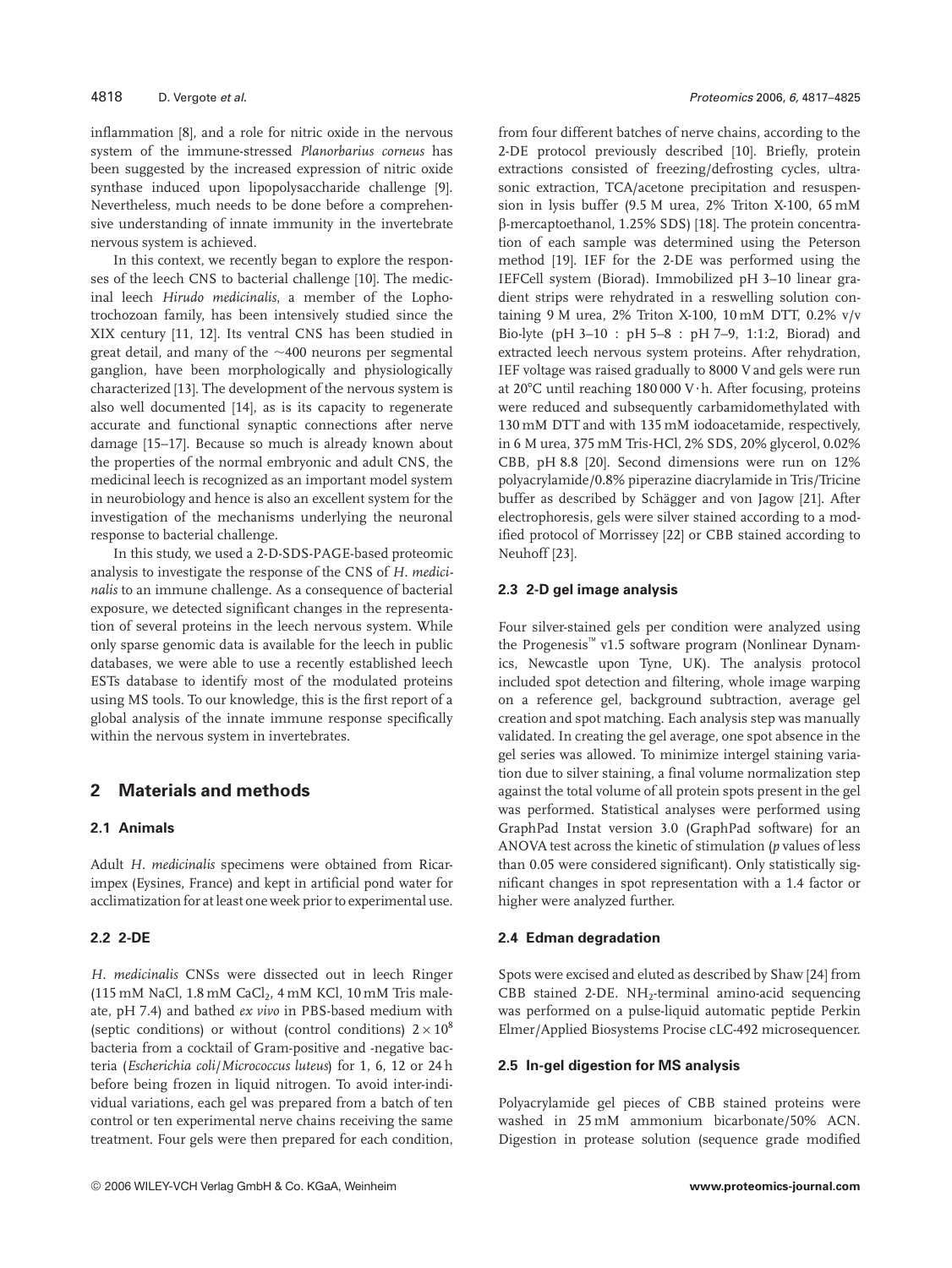trypsin, Promega, at 0.02 mg/mL in 25 mM ammonium bicarbonate) was performed overnight at 30°C. Peptides were extracted twice for 15 min with 50% ACN/1% TFA. Trypsin digests were then lyophilized and resuspended in  $5 \mu L$  of 0.1% TFA.

#### **2.6 MALDI-TOF MS analysis**

MALDI-TOF MS analysis of trypsin digests was performed on a Voyager DE Pro (Applied Biosystems) in reflector mode as described elsewhere [10]. Protein database searching was performed using MS-Fit (http://prospector.ucsf.edu/ ucsfhtml4.0/msfit.htm) according to the monoisotopic molecular weight of  $[M+H]^+$  peptides ions.

#### **2.7 NanoESI-q-TOF MS analysis**

After desalting the samples on a C18 Zip-Tip (Millipore, Bedford, MA, USA), trypsin digests were loaded into nanoES capillaries (Protana, Odense, Denmark). The capillaries were inserted into an Applied Biosystems Q-STAR Pulsar (Q-TOF-MS) using an ion spray source. Doubly charged peptides were selected, fragmented by  $N_2$  collision and analyzed by nanoESI-q-TOF. Peptides sequences were manually assigned and sequences with a minimum of five consecutive residues were searched against both eukaryotic and prokaryotic sequence data from available databases using MSblast software (http://dove.embl-heidelberg.de/Blast2/ msblast.html) as described previously [25], the significance of the hits were defined according to Altschul *et al*. [26] and against a *H. medicinalis* EST (whole embryo and adult CNS) database that is currently under construction by our laboratories (http://leechmaster.ucsd.edu/).

## **2.8 Western blot**

Western blot were performed from 2-D gels loaded with 1 mg of proteins prepared as described above. Proteins were then transferred to a PVDF membrane in a 3-cyclohexamino-1 propanesulfonic acid buffer (10 mM, pH 11) containing 10% of methanol according to a modified protocol of Matsudaira [27]. Membranes were treated with 5% skimmed milk in PBS prior probing with polyclonal anti-neurohemerythrin antiserum (1:5000 dilution, [10]), in 5% skimmed mild in PBS-0.5% Tween-20 overnight at  $4^{\circ}$ C. Membranes were then washed and incubated with goat anti-rabbit secondary antibody conjugated to HRP (1:10000 dilution, Jackson). After extensive washes, the peroxidase activity on the membrane was detected by chemiluminescence (GE Healthcare).

## **3 Results**

In this study, we examined the molecular responses of the leech CNS to bacterial challenge by comparing electrophoretic profiles of ganglionic chains incubated in PBS-based medium with or without bacteria for different periods of time. A representative 2-D gel of extracted leech nerve cord proteins is shown in Fig. 1. Our 2-DE protocol allows the detection of approximately 580 spots on these gels. Among the spots, 15 were significantly modulated at least at one time point (1, 6, 12 or 24 h) between septic and control conditions ( $p$ <0.05, ANOVA test; Table 1, Figs. 1 and 2). Edman degradation and MS tools were used to identify the modulated proteins. Although we tried to obtain the terminal sequence for each modulated spot by Edman degradation, only one sequence was obtained (GFEIPEPYVWDE for the spot 2802). This might be due either to low recovery of proteins from the gel or to non-accessible NH<sub>2</sub>-terminal residues preventing proteins from being sequenced at the NH<sub>2</sub>-terminal.

Because of the paucity of genomic data for *H. medicinalis*, a MALDI-TOF analysis of tryptic digests was not sufficient to identify leech proteins. Consequently, sequences or tags were obtained by nanoESI-q-TOF (Supplementary table), and were compared with publicly available databases using MSblast software (http://dove.embl-heidelberg.de/Blast2/ msblast.html) and with a *H. medicinalis* ESTdatabase (http:// leechmaster.ucsd.edu/). We identified nine proteins among the 15 represented differentially (see Table 1, supplementary Fig. 1, and Fig. 3). Identified proteins belong to very diverse families of proteins, including cytoskeletal proteins, ER stress proteins, proteins involved in metabolic pathways, a calcium-binding protein, and an iron oxygen-binding protein.



**Figure 1.** Silver-stained 2-D gel of Hirudo medicinalis CNS. All significantly modulated spots are highlighted with the number of the spot.  $M_r$  and p/ calibration are indicated on the left and on the top of the gel respectively. The p/calibration was performed on a separate IEF gel strip.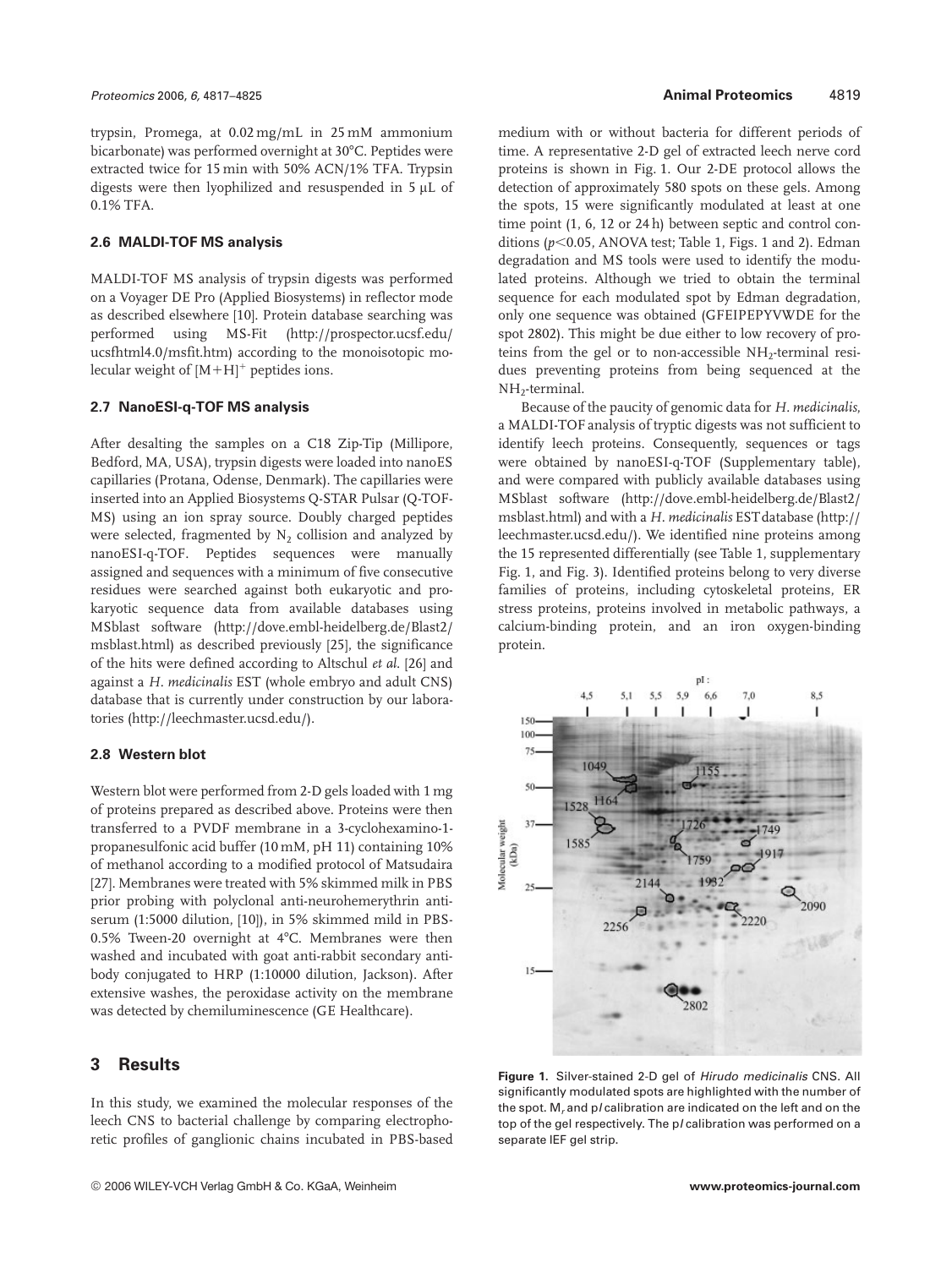| Spot<br>number | <b>MW</b><br>(kDa) | p/          | Access<br>number <sup>a)</sup> | Protein family<br>identification | Bact./ctl. <sup>b)</sup> spot representativity |            |                          |             |
|----------------|--------------------|-------------|--------------------------------|----------------------------------|------------------------------------------------|------------|--------------------------|-------------|
|                |                    |             |                                |                                  | 1 <sub>h</sub>                                 | 6h         | 12 h                     | 24 h        |
| 1049           | $55 - 60$          | $5.0 - 5.2$ | AJ005808                       | PDI                              |                                                |            |                          | $1.82^{c}$  |
| 1155           | $50 - 55$          | 6           | AAN69196                       | Aminoacyl dehydrogenase          |                                                | $0.63^{d}$ | $\overline{\phantom{0}}$ | $0.60^{d)}$ |
| 1164           | 50                 | $5.1 - 5.2$ | Q25117                         | <b>B</b> subunit ATP synthase    | $2.10^{d}$                                     |            |                          | —           |
| 1528           | $36 - 38$          | 4.8         | P42637                         | Tropomyosin                      | $0.62^{c}$                                     | $1.89^{e}$ | $\overline{\phantom{0}}$ | $0.48^{e}$  |
| 1585           | $35 - 37$          | $4.8 - 4.9$ | Q9U0U9                         | Acetyl transferase               | $0.29^{e}$                                     | $3.53^{e}$ |                          |             |
| 1749           | $33 - 36$          | $6.9 - 7.0$ | NP 492651                      | <b>NCS</b>                       | app                                            |            |                          | dis         |
| 1759           | $33 - 35$          | 5.9         | AAD29248                       | Gliarin                          | $2.11^{d}$                                     |            |                          |             |
| 2220           | $22 - 24$          | $6,8 - 6,9$ | U92087                         | Cyclophilin                      |                                                | $1.65^{d}$ |                          |             |
| 2802           | $14 - 15$          | 5.6         | AY521548                       | Neurohemerythrin                 |                                                | $1.40^{d}$ | $\overline{\phantom{0}}$ |             |
| 1726           | $33 - 36$          | $5.8 - 5.9$ | -                              | Unknown                          |                                                | 3.43c      | $\overline{\phantom{0}}$ |             |
| 1917           | $28 - 32$          | 7           | -                              | Unknown                          |                                                | $1.81^{d}$ |                          |             |
| 1932           | $28 - 32$          | $6.8 - 6.9$ | $\overline{\phantom{0}}$       | Unknown                          | $1.81^{d}$                                     |            |                          |             |
| 2090           | 25                 | $7.5 - 8.0$ | -                              | Unknown                          |                                                |            | $0.27^{e}$               |             |
| 2144           | $23 - 25$          | 5.8         | -                              | Unknown                          |                                                | $1.86^{e}$ |                          |             |
| 2256           | $21 - 23$          | 5.3         |                                | Unknown                          |                                                |            | $2.32^{e}$               |             |

**Table 1.** List of significantly modulated proteins after 1, 6, 12 or 24 h of bacterial challenge in the leech CNS.

Spot numbers, experimental molecular weights (MW) and pI, protein identifications and modulation ratios of spot between bacterialchallenged and control leech central nervous system are indicated.

a) access number of the first significant match after database searching;

b) bacteria/control spot representativity

c)  $p<0.01$ 

d)  $p<0.05$ 

e)  $p<0.001$ 

– no significant change; app, spot present in stimulated but absent in control CNS; dis, spot absent in stimulated but present in control CNS NCS, neuronal calcium centre; PDI, protein disulphide isomerase; Unknown, no identification allowed from data obtained

| 1164                               | 1759               | 2144                |
|------------------------------------|--------------------|---------------------|
| 1164                               | 1759               | 2144                |
| 1h                                 | 1h                 | 6h                  |
| 1528<br>1528<br>1585<br>1585<br>1h | 1932<br>1932<br>1h | 2220<br>2220<br>6h  |
| 1528<br>1528<br>1585<br>1585<br>6h | 1155<br>1155<br>6h | ,2802<br>2802<br>6h |
| 1528                               | 1155               | 2090                |
| 1528                               | 1155               | 2090                |
| 24h                                | 24h                | 12h                 |
| 1749                               | 1726               | 2256                |
| 1749                               | 1726               | 2256                |
| 1h                                 | 6h                 | 12h                 |
| 1749                               | 1917               | 1049                |
| 1749                               | 1917               | 1049                |
| 24h                                | 6h                 | 24h                 |

**Figure 2.** Changes in 2-D gel maps of leech nerve cords following the immune challenge. Enlarged views of the area of interest at the time point of modulation obtained with the Progenesis™ software.

After a period of immune challenge as short as one hour, we detected the modulation of cytoskeletal proteins. Indeed, sequences obtained for the spot 1528, which is significantly modulated up and down during the 24 h time-course of the experiments (Table 1), allowed us to isolate a clone from the leech EST database showing 77% identity with *Haliotis*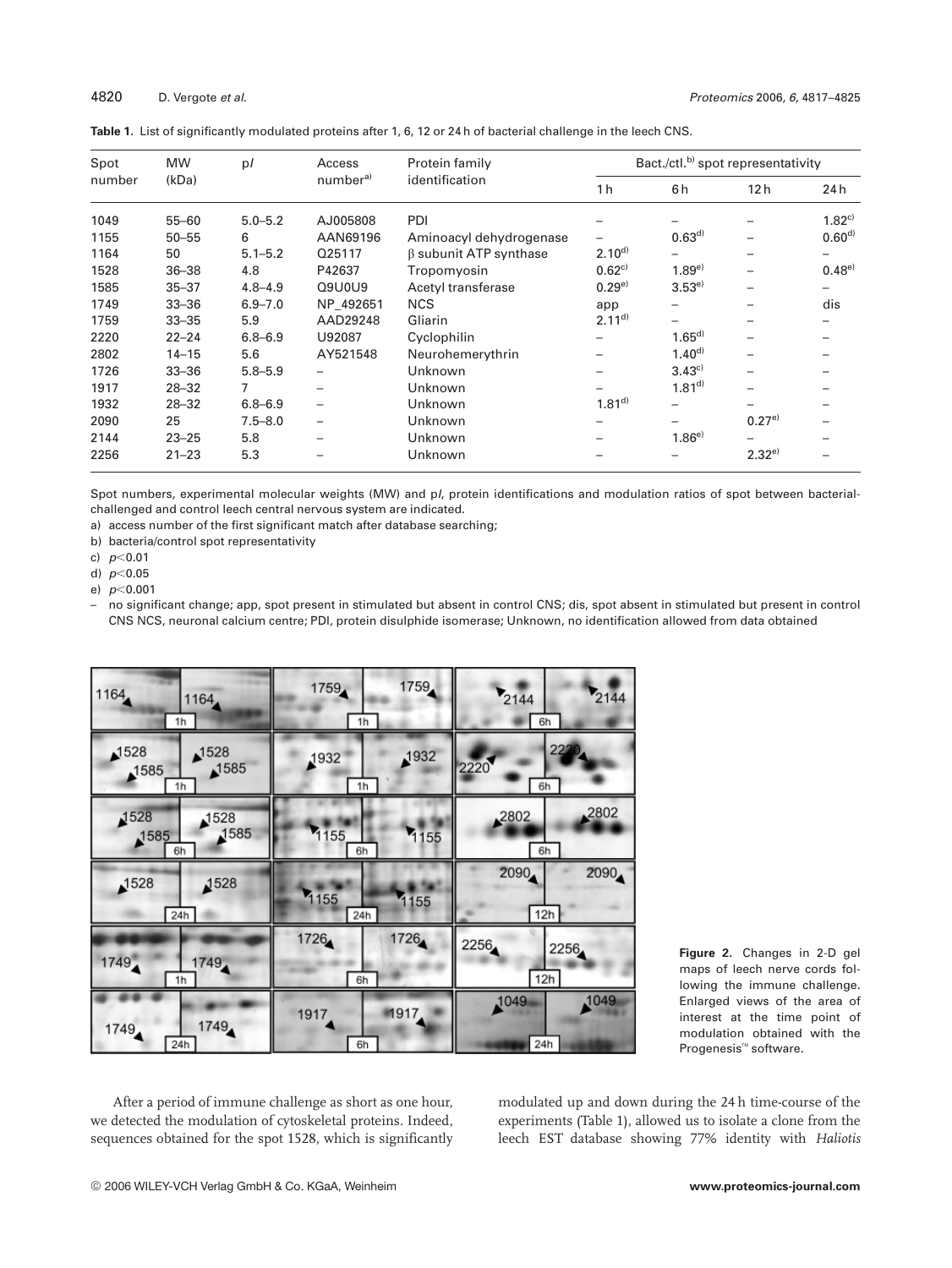

**Figure 3.** Characterization of the spot 1164: A, peptide mass fingerprint obtained by MALDI-TOF and sequences corresponding to some peptides obtained by nanoESI-Q-TOF; B, results of the tryptic fragment sequences search against MSblast; C, alignment of tryptic fragment sequences from the spot 1164 with the first significant match after database searching ( $\beta$  subunit of ATP synthase of Hemicentrotus pulcherrimus, Q25117). Identical amino acids are in dark grey and homologous amino acids are in light grey.

*asinina* tropomyosin (Supplemental Fig. 2). In addition, peptide sequences obtained from spot 1759 (upregulated after 1 h of bacterial exposure) are specific to gliarin, a protein previously described in *H. medicinalis* glial cells [28]. These proteins are representatives of two of the three types of cytoskeletal filaments, microfilaments and intermediate filaments, respectively [28–30].

Spot 2220, up-regulated after 6 h of bacterial exposure, was identified as an ER stress protein of the cyclophylin family, a group of enzymes possessing, in addition to peptidyl-prolyl cis-trans isomerase activity, foldase and chaperone activities [31]. This protein has been tightly tied to the immune response, as some immunosuppressive drugs, such as cyclosporine A and FK506, act by forming a tertiary complex with the cyclophilin and the calcium/calmodulin-dependent protein phosphatase calcineurin [32, 33]. Another foldase was identified among modulated spots, a protein of the protein disulphide isomerase (PDI) family (spot 1049), which was up-regulated after 24 h of bacterial exposure. This enzyme is known to possess foldase and chaperone activities

that could be involved in the modulation and maintenance of the tertiary structure of other proteins [31].

The comparative analysis of our 2-D gels also allowed us to detect changes in spot 1749. This spot was present in bacteria-stimulated nerve cords and absent in control nerve cords after 1 h of incubation, a pattern opposite to that observed after 24 h of stimulation. A sequence obtained from this spot contains an EF-hand domain (DGEL'VL'DEFZK, where L' represents an I or a L and Z a Q or a K to be compared to the consensus sequence  $F(X)$ <sub>3</sub>DXDXDGXI(X)<sub>3</sub>EF (CDD pfam00036.11). The same sequence allowed us to isolate a clone from the leech EST database. The overall sequence of that clone showed high homologies with the neuronal calcium sensor (NCS)-2 of *C. elegans* and with the neurocalcin of *D. melanogaster* (Supplemental Fig. 3).

Also modulated along the time-course of septic challenge are enzymes involved in metabolic pathways. These enzymes are represented by spot 1164 (up-regulated after 1 h of sepsis) identified as the  $\beta$  subunit of an ATP synthase (Fig. 3), a component of the basic mitochondrial machinery responsible for energy production [34], and by spot 1155 (downregulated after 6 and 24 h of sepsis), identified as an aminoacyl dehydrogenase, an enzyme involved in amino acid metabolism. Besides these two proteins, sequence data obtained for spot 1585 (first down- then up-regulated after 1 and 6 h of stimulation, respectively) identified this protein as an acetyl transferase, an enzyme able to modulate the function of others proteins by acetylation of the amino group of their lysyl residues [35].

We have previously reported the characterization of the 6 hour-up-regulated spot 2802 [10]. The up-regulation of this spot was confirmed by Western blotting (Supplemental Fig. 4). We were able to obtain the entire coding sequence of this protein, showing a high level of similarity to members of the hemerythrin family. Hemerythrins are non-heme-iron oxygen-transport proteins whose oxygen binding properties *via* two iron atoms have been described thus far [36]. We called this protein neurohemerythrin according to its cellular localization in the leech central nervous system, specifically within glial cells [10].

Thus far, we have not been able to identify other spots modulated in the course of the experiment either because of an insufficient amount of protein to obtain useful mass spectra or because of the lack of sequencing data concerning leech proteins for comparison. The sequences obtained for these spots are reported in the supplemental data table as well.

## **4 Discussion**

The goals of this study were (i) to set up optimal conditions before attempting a more focused analysis, and (ii) to provide new data about the intrinsic immune response of a Lophotrochozoan nervous system. From a technical point of view, our 2-DE conditions allowed us to obtained well defined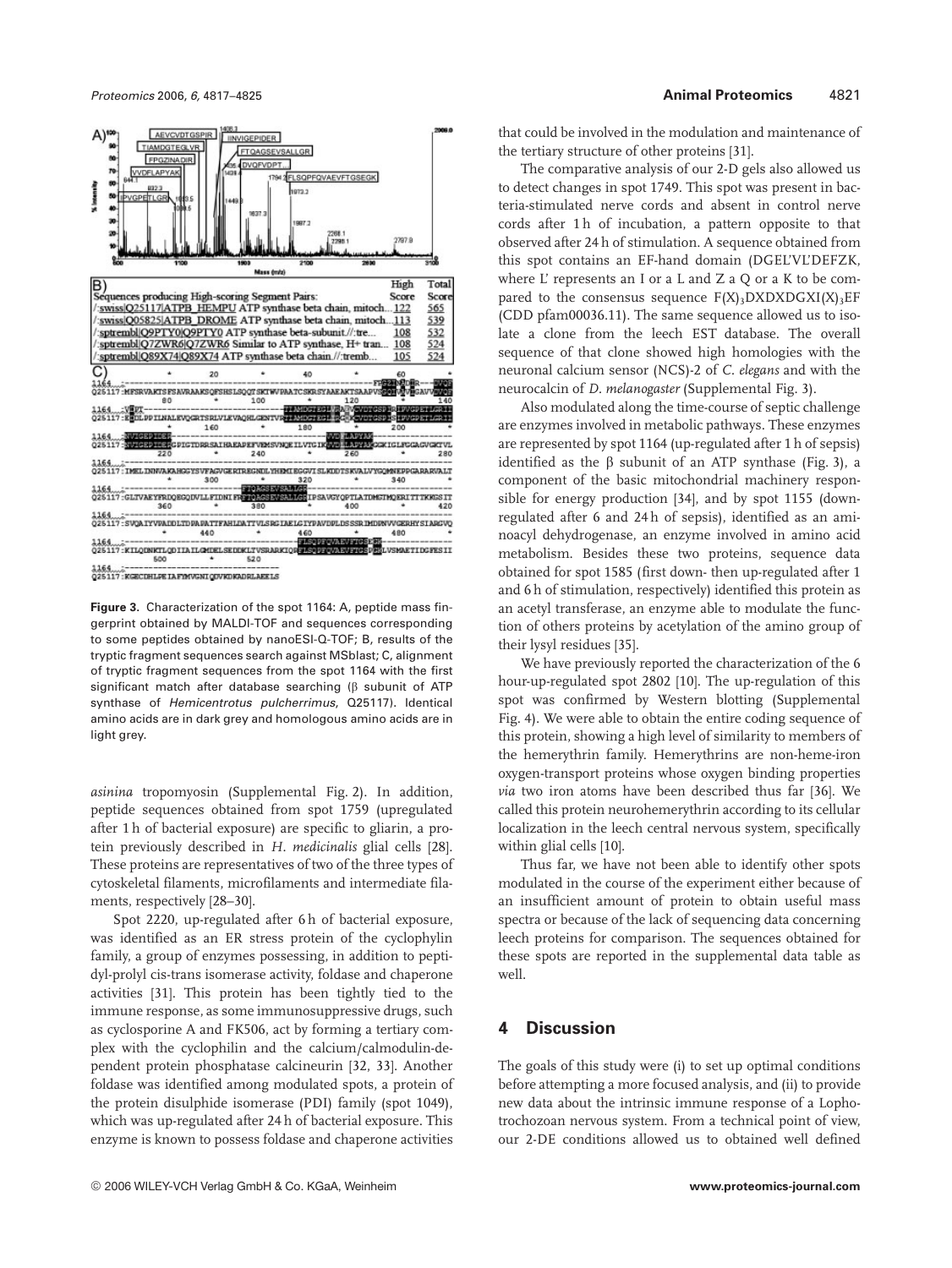spots on gels. However, most protein spots had a p*I* between 5 and 7. The gel resolution might thus be improved by using other IEF strips focusing on that p*I* range. Moreover, 70% of observed changes occurred at short time points (1 and 6 h). It will be interesting, then, to focus future neuroimmune studies of the leech on those time points.

In parallel with defining optimal conditions for further studies, we observed changes in spot representation specifically associated with the bacterial challenge. The analysis of the bacteria-induced changes in the protein profiles of nerve cords showed that aspects of the physiology of the nervous tissue are disturbed during sepsis and that the leech was able to set up an intrinsic neuroimmune reaction in response to the bacterial challenge. In the present work, we identified several protein families involved in this response. The observation that representatives of two types of cytoskeletal filaments are modulated suggests that significant cytoskeletal rearrangements occur in one or several cell type(s) within the leech CNS as soon as after 1 h of immune challenge, and all along the first 24 h. The modulation of a tropomyosin, a protein associated with and regulating the stability of actin microfilaments [30, 37], suggests that, following the exposure to a septic challenge, microfilaments undergo destabilization or stabilization all along the time course, thus facilitating or inhibiting cytoskeletal rearrangements. Although intermediate filament components are very diversified in their amino acid sequences, most of them are considered as good markers of glial cell proliferation, as GFAP is for vertebrate astrocytes [38–40]. Gliarin could thus be a new marker of proliferation and maturation of leech glial cells and its upregulation could reflect a glial activation in response to the immune challenge. These rearrangements could be associated with morphological changes (such as neurite regeneration and/or phagocytosis) and the migration of cells. Indeed, it has been shown that leech microglial cells are able to migrate within the ganglionic chain to the site of a lesion and that they could have phagocytic activity that also involves cytoskeletal rearrangements [41].

The identification of a down-regulated aminoacyl dehydrogenase (spot 1155) suggests a regulation of amino acid metabolism, particularly of excitatory amino acids playing a role as neurotransmitters within the nervous system and hence a regulation in synaptic activity. Moreover, it is well known that, in vertebrate brains, excess of excitatory amino acids leads to an increase of calcium release within neurons and to the phenomenon of excitotoxicity responsible for neuronal death [42, 43]. Interestingly, we also report here the modulation of a protein able to bind calcium during the course of the immune response of the leech nervous system (a neurocalcin-like protein of the NCS family), showing that calcium is probably involved in this response. The physiological role of the neurocalcin is unclear, but this protein was found in the neuropiles of brain and thoracic ganglia in the fruitfly, where most of the synaptic connections are located [44]. This also suggests a potential role for neurocalcin in synaptic activity and particularly in vesicular trafficking, due to its property to bind to cytoskeletal proteins like actin filaments and microtubules [44, 45]. A role as general regulator of G protein-coupled receptor kinase and adenylate and guanylate cyclase pathways for the NCS family has also been described [46, 47]. It will be interesting to further investigate the involvement of these pathways in response to immune challenge in the leech, particularly in regard to the involvement of other NCS, like recoverin, in neurodegenerative diseases [48]. If neurodegeneration does occur within the leech nervous system following septic shock, a candidate for its regulation, along with the NCS protein, could be the increase in ATP production that would follow from the change observed in the  $\beta$  subunit of an ATP synthase (spot 1164). This change could influence apoptosis/necrosis balance and thus inflammation in the nervous tissue [43]. Moreover, up-regulation of the ATP synthase subunit suggests that at least a part of the observed changes require energy, so that the neuroimmune response of the leech nervous system involves active phenomena.

Another mechanism induced by sepsis in the leech nervous system is suggested by the increase in ER stress protein representation (spots 1049 and 2220) on gels after 1 and 6h of stimulation. Indeed, PDIs and cyclophilins are enzymes of the foldase family involved in the maintenance of the tertiary structure of proteins [49]. These enzymes are known to be involved in the unfolded protein response mounted following ER stress brought about by the accumulation of misfolded proteins [50]. This unfolded protein response regulates the initiation of apoptotic processes and is a critical mechanism for maintaining nervous system functions in low-stress conditions or for inducing cellular death in high-stress conditions [51]. Moreover, a functional link between cyclophilin and calcineurin have been reported [33]. Inhibition of this phosphatase with immunosuppressive drugs prevents nuclear translocation of transcription factors and thus the expression of genes associated with the immune response [52]. Besides cyclophilin, acetyl transferase is also able to modulate gene transcription. Indeed, known targets of acetyl transferase, other than cytoskeletal proteins, are proteins regulating gene expression, either histones or transcription factors [35, 53]. It has been shown that NFkB, a major transcription factor involved in immune responses, could be acetylated and that this acetylation would allow NFkB to remain within the nucleus, resulting in an enhanced activation of immune gene expression [35]. According to these observations, cyclophilin and acetyl transferase might be significant regulators for the activation of genes involved in the leech CNS intrinsic immune response.

Finally, properties of neurohemerythrin have led us to propose several putative functions for this protein in the response of the leech nervous tissue: (i) a role as an oxygen supplier for metabolism, (ii) a role as a trap for reactive oxygen species and NO protecting cells from cell death, and (iii) a role as an antibacterial factor depriving bacteria of iron [10].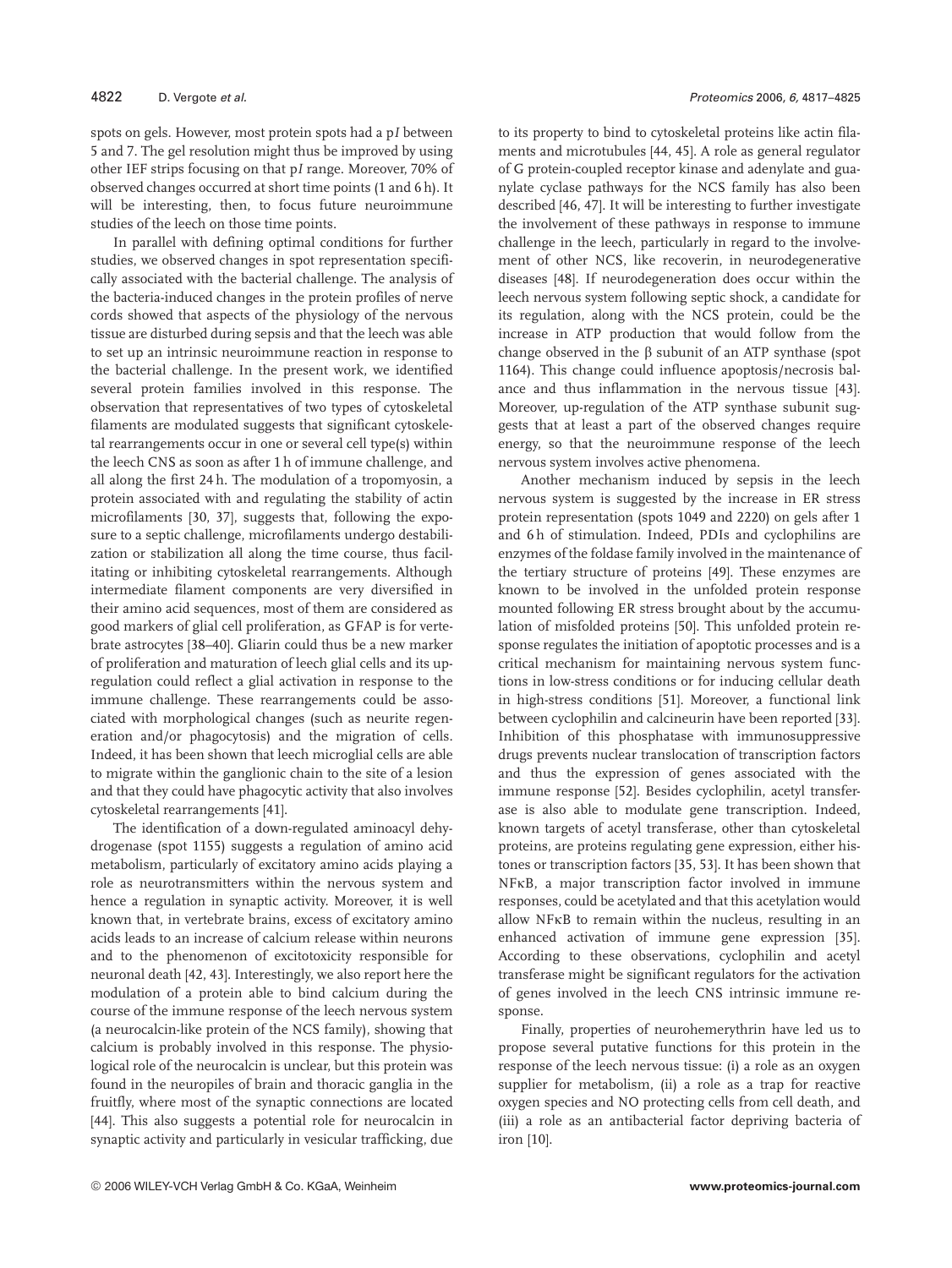**Table 2.** Similarities between proteins involved in innate immunity within invertebrate and those involved in central nervous system regeneration within Lophotrochozoaria, all identified by proteomic or transcriptomic approaches.

| Immunity                 |                                      | Leech CNS                                                              | Leech periphery          | Insect periphery                                   |
|--------------------------|--------------------------------------|------------------------------------------------------------------------|--------------------------|----------------------------------------------------|
| Cytosk.                  | Microfilaments                       | Tropomyosin                                                            | Tropomyosin-2<br>Actin-2 | myosin II reg. light-chain<br>Actin 5C             |
|                          | IF                                   | gliarin                                                                |                          |                                                    |
| Calcium                  | Calcium sensor                       | NCS-2/Neurocalcin                                                      |                          | calmodulin, sarc. CaBP1                            |
| Metabolism               | AA/nt metabolism<br>Energy<br>Others | AA dehydrogenase<br>ATP synthase $\beta$ subunit<br>Acetyl transferase | Aldehyde dehydr.         | Aldehyde dehydr.<br>ATP synth. $\beta$ subunit     |
| Hsp and<br>chaperones    | Cyclophilin/PPI<br>PDI               | Cyclophilin<br>PDI                                                     | PPI                      | FK506-BP-PPI, Cyclophylin<br>PDI (ERp60), CaBP-PDI |
| Metal-<br>oxidation      | Resp. molecule<br>Others             | Neurohemerythrin                                                       |                          | Hemocyanin<br>Thioredox., Transf., ferritin        |
| Regeneration             |                                      | Leech CNS                                                              |                          | <b>Mollusc CNS</b>                                 |
| Cytosk.                  | Microfilaments<br>IF<br>Microtubules | Protein 4.1<br>Synapsin<br>$\alpha$ - and $\beta$ -tubulin             |                          | Tropomyosin<br>Intermediate filament<br>Tubulin    |
| Calcium                  | Calcium sensor<br>Others             | Calmodulin-like                                                        |                          | Calmodulin, Calbindin<br>Calpain                   |
| Metabolism               | AA/nt metabolism<br>Energy           | ATPase inibitor                                                        |                          | <b>Glutamine Synthase</b><br><b>ATP Synthase</b>   |
| Hsp<br>and<br>chaperones | Cyclophilin/PPI<br>PDI<br>Others     | Hsp90                                                                  |                          | Cyclophilin<br>PDI<br>Hsp60, 14-3-3                |
| Metal-<br>oxidation      | Resp. molecule<br>Others             | Myohemerythrin<br>COX <sub>1</sub>                                     |                          | Peroxiredoxin, Ferritin                            |

AA, aminoacyl; ATP synth., ATP synthase; calcin., calcineurin; CNS, central nervous system; COX I, Cyclooxygenase I; Cycloph., cyclophilin; dehydr., dehydrogenase; IF, intermediate filaments; nt, neurotransmitters; phosph., phosphatase; PK, protein kinase; PPI, peptidyl-prolyl cis-trans isomerase; sarc., sarcoplasmic; reg, regulatory; resp. molecule, respiratory molecule; Transf, transferrin.

The work presented here represents an early step toward a better understanding of the molecular mechanisms subtending the innate immune response of the leech nervous system and, generally speaking, of invertebrate nervous systems. Our results show that the leech CNS is able to respond in an intrinsic manner to a septic stimulus, mounting a neuroimmune response. Careful study of potential roles of the identified proteins will be essential to fully understand the mechanisms involved, but some candidate mechanisms can be proposed on the basis of the proteins identified in this study: (i) cytoskeletal rearrangements potentially responsible for morphological changes, cell migration, vesicular trafficking and/or phagocytosis, (ii) modulation of synaptic activity, (iii) calcium involvement, and (iv) unfolded protein response controlling the functionality of proteins affected by the stress generated by the sepsis. The involvement in innate immunity of some proteins or protein families we identified here

has previously been described in insects [54–57] and annelids [58] by proteomic and transcriptomic studies but at the peripheral level and not within the nervous system (Table 2). Moreover, the overall protein families we found involved in the immune response of the medicinal leech nervous system are also involved in nerve regeneration, as shown by Blackshaw *et al*, also in the medicinal leech [59] and by Perlson *et al* in *Lymnaea stagnalis* [60] (Table 2). These observations suggest (i) a great conservation of mechanisms involved in peripheral and central innate immunity within invertebrates and (ii) that some of the same families of proteins, and perhaps the same mechanisms, might be involved in both innate neuroimmunity and regeneration of the nervous system.

Finally, since at least two of the modulated proteins (neurohemerythrin and gliarin) are specifically expressed in glial cells, these cells may be particularly involved in the immune response of the leech nervous system, as they are in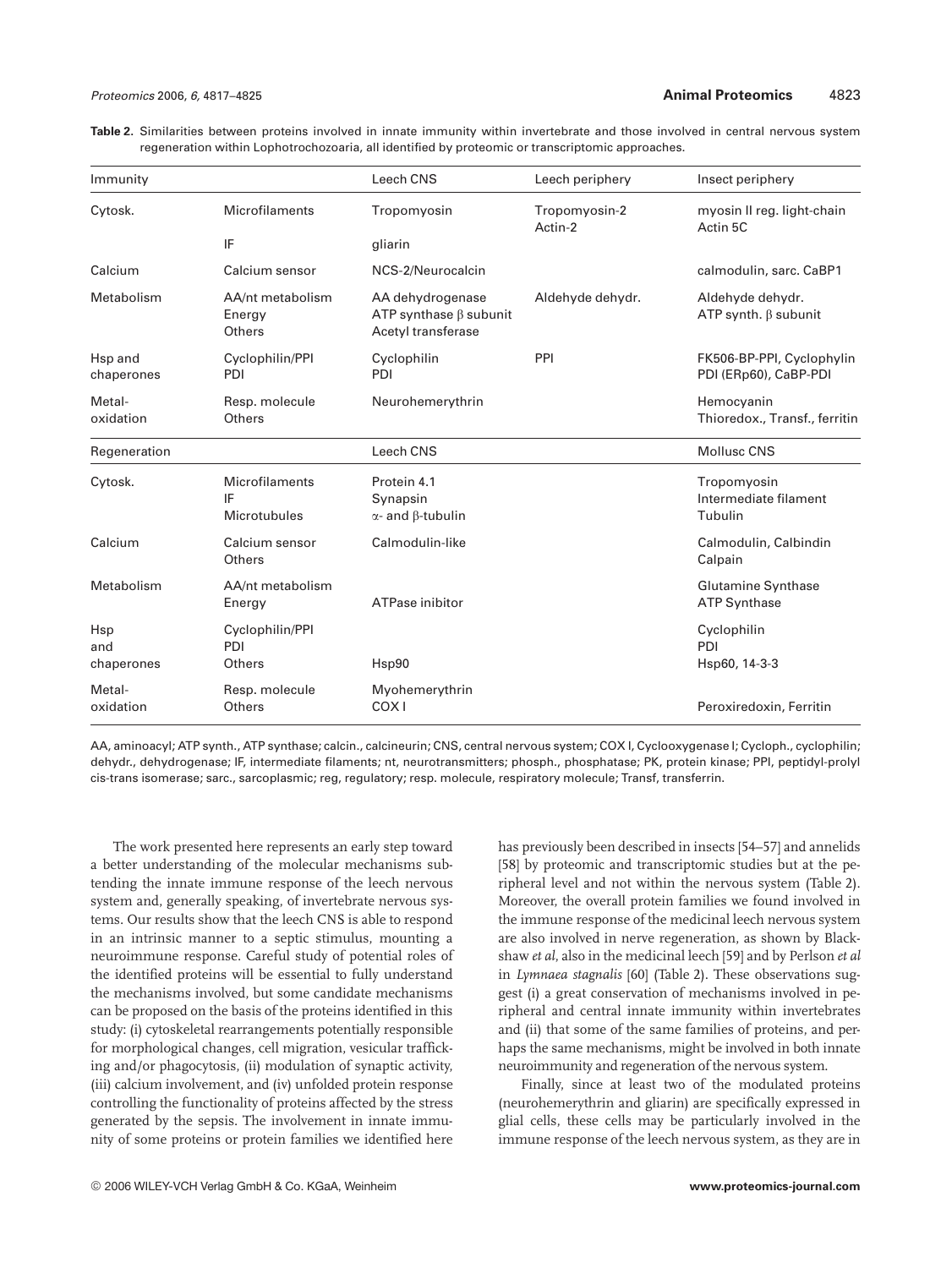vertebrates. Moreover, it has been shown that microglial cells of the leech are able to migrate within the nervous system after a crush to the site of injury and that they could have phagocytic activity, for which cytoskeletal rearrangements are also required [41, 61]. These observations hint at a possible involvement of glial cells in nervous system immunity, a role we plan to explore in future experiments.

*We would like to thank Eric Décout from Proteaxis (Loos, France*) for allowing and helping us to use the Progenesis™ soft*ware, and Joël Pestel for the critical reading of the manuscript. This work was supported by the CNRS, the Ministère de l'Education Nationale, de la Recherche et des Technologies, the FEDER, the Conseil Régional Nord-Pas-de-Calais, the Génopôle de Lille, the Plateau de Protéomique de l'Université des Sciences et Technologies de Lille an the NIH-Fogarty Grant. The Authors would also like to acknowledge the GENOSCOPE for leech CNS EST sequencing.*

## **5 References**

- [1] Hoffmann, J. A., Kafatos, F. C., Janeway, C. A., Ezekowitz, R. A., Science 1999, 284, 1313–1318.
- [2] Khush, R. S., Lemaitre, B., Trends Genet. 2000, 16, 442–449.
- [3] Lemaitre, B., Nicolas, E., Michaut, L., Reichhart, J. M., Hoffmann, J. A., Cell 1996, 86, 973–983.
- [4] Imler, J. L., Hoffmann, J. A., Curr. Opin. Microbiol. 2000, 3, 16–22.
- [5] Chaudhary, P. M., Ferguson, C., Nguyen, V., Nguyen, O. et al., Blood 1998, 91, 4020–4027.
- [6] Thoma-Uszynski, S., Stenger, S., Takeuchi, O., Ochoa, M. T. et al., Science 2001, 291, 1544–1547.
- [7] Pujol, N., Link, E. M., Liu, L. X., Kurz, C. L. et al., Curr. Biol. 2001, 11, 809–821.
- [8] Farr, M., Mathews, J., Zhu, D. F., Ambron, R. T., Learn. Mem. 1999, 6, 331–340.
- [9] Peruzzi, E., Fontana, G., Sonetti, D., Brain Res. 2004, 1005, 9–  $20$
- [10] Vergote, D., Sautiere, P. E., Vandenbulcke, F., Vieau, D. et al., J. Biol. Chem. 2004, 76, 195–201.
- [11] Ehrenberg, C. G., Beobachtungen einer auffallenden bisher unbekannten Struktur des Seelenorgans bei Menschen und Tieren, Koenigliche Akademie der Wissenschaften, Berlin 1836.
- [12] Retzius, G., in: Biologische Untersuchungen, Neue Folge, Samson and Wallin, Stockholm, Sweden 1891, pp 1–228.
- [13] Macagno, E. R., J. Comp. Neurol. 1980, 190, 283–302.
- [14] Baker, M. W. and Macagno, E. R., Can. J. Zool. 2001, 79, 204– 217.
- [15] Xie, Y., Yeo, T. T., Zhang, C., Yang, T. et al., J. Neurosci. 2001, 21, 5130–5138.
- [16] Emes, R. D., Wang, W. Z., Lanary, K., Blackshaw, S. E., FEBS Lett. 2003, 533, 124–128.
- [17] Korneev, S., Fedorov, A., Collins, R., Blackshaw, S. E., Davies, J. A., Invert. Neurosci. 1997, 3, 185–192.
- [18] Damerval, C., De Vienne, D., Zivy, M. Thiellement, H., Electrophoresis 1986, 7, 52–54.
- [19] Peterson, G. L., Anal. Biochem. 1977, 83, 346-356.
- [20] Wu, X., Ritter, B., Schlattjan, J. H., Lessmann, V. et al., J. Neurobiol. 2000, 44, 320–332.
- [21] Schagger, H., Von Jagow, G., Anal. Biochem. 1987, 166, 368-379.
- [22] Morrissey, J. H., Anal. Biochem. 1981, 117, 307–310.
- [23] Neuhoff, V., Arold, N., Taube, D., Ehrhardt, W., Electrophoresis 1988, 9, 255–262.
- [24] Shaw, C., Thim, L., Conlon, J. M., J. Neurochem. 1987, 49, 1348–1354.
- [25] Shevchenko, A., Sunyaev, S., Loboda, A., Bork, P. et al., Anal. Chem. 2001, 73, 1917–1926.
- [26] Altschul, S. F., Madden, T. L., Schaffer, A. A., Zhang, J. et al., Nucleic Acids Res. 1997, 25, 3389–3402.
- [27] Matsudaira, P., J. Biol. Chem. 1987, 262, 10035–10038.
- [28] Xu, Y., Bolton, B., Zipser, B., Jellies, J. et al., J. Neurobiol. 1999, 40, 244–253.
- [29] Westermann, S., Weber, K., Nat. Rev. Mol. Cell Biol. 2003, 4, 938–947.
- [30] Pittenger, M. F., Kazzaz, J. A., Helfman, D. M., Curr. Opin. Cell Biol. 1994, 6, 96–104.
- [31] Wang, C. C. Tsou, C. L., FEBS Lett 1998, 425, 382-384.
- [32] Galat, A., Curr. Top. Med. Chem. 2003, 3, 1315–1347.
- [33] Liu, J., Albers, M. W., Wandless, T. J., Luan, S. et al., Biochemistry 1992, 31, 3896–3901.
- [34] Leyva, J. A., Bianchet, M. A., Amzel, L. M., Mol. Membr. Biol. 2003, 20, 27–33.
- [35] Imhof, A., Yang, X. J., Ogryzko, V. V., Nakatani, Y. et al., Curr Biol 1997, 7, 689–692.
- [36] Bates, G., Brunori, M., Amiconi, G., Antonini, E., Wyman, J., Biochemistry 1968, 7, 3016–3020.
- [37] Ono, S., Ono, K., J. Cell Biol. 2002, 156, 1065–1076.
- [38] Fuchs, E., Weber, K., Annu. Rev. Biochem. 1994, 63, 345–382.
- [39] Gomes, F. C., Paulin, D., Moura Neto, V., Braz. J. Med. Biol. Res. 1999, 32, 619–631.
- [40] Dyer, C. A., Kendler, A., Jean-Guillaume, D., Awatramani, R. et al., J. Neurosci. Res. 2000, 60, 412–426.
- [41] Morgese, V. J., Elliott, E. J., Muller, K. J., Brain Res. 1983, 272, 166–170.
- [42] Barger, S. W., Basile, A. S., J. Neurochem. 2001, 76, 846–854.
- [43] Brown, G. C., Bal-Price, A., Mol. Neurobiol. 2003, 27, 325– 355.
- [44] Teng, D. H., Chen, C. K., Hurley, J. B., J. Biol. Chem. 1994, 269, 31900–31907.
- [45] Ivings, L., Pennington, S. R., Jenkins, R., Weiss, J. L., Burgoyne, R. D., Biochem. J. 2002, 363, 599–608.
- [46] Sallese, M., lacovelli, L., Cumashi, A., Capobianco, L. et al., Biochim. Biophys. Acta 2000, 1498, 112–121.
- [47] Burgoyne, R. D., Weiss, J. L., Biochem J 2001, 353, 1–12.
- [48] Bataller, L., Dalmau, J., Curr. Opin. Neurol. 2004, 17, 3–8.
- [49] Frand, A. R., Cuozzo, J. W., Kaiser, C. A., Trends Cell Biol. 2000, 10, 203–210.